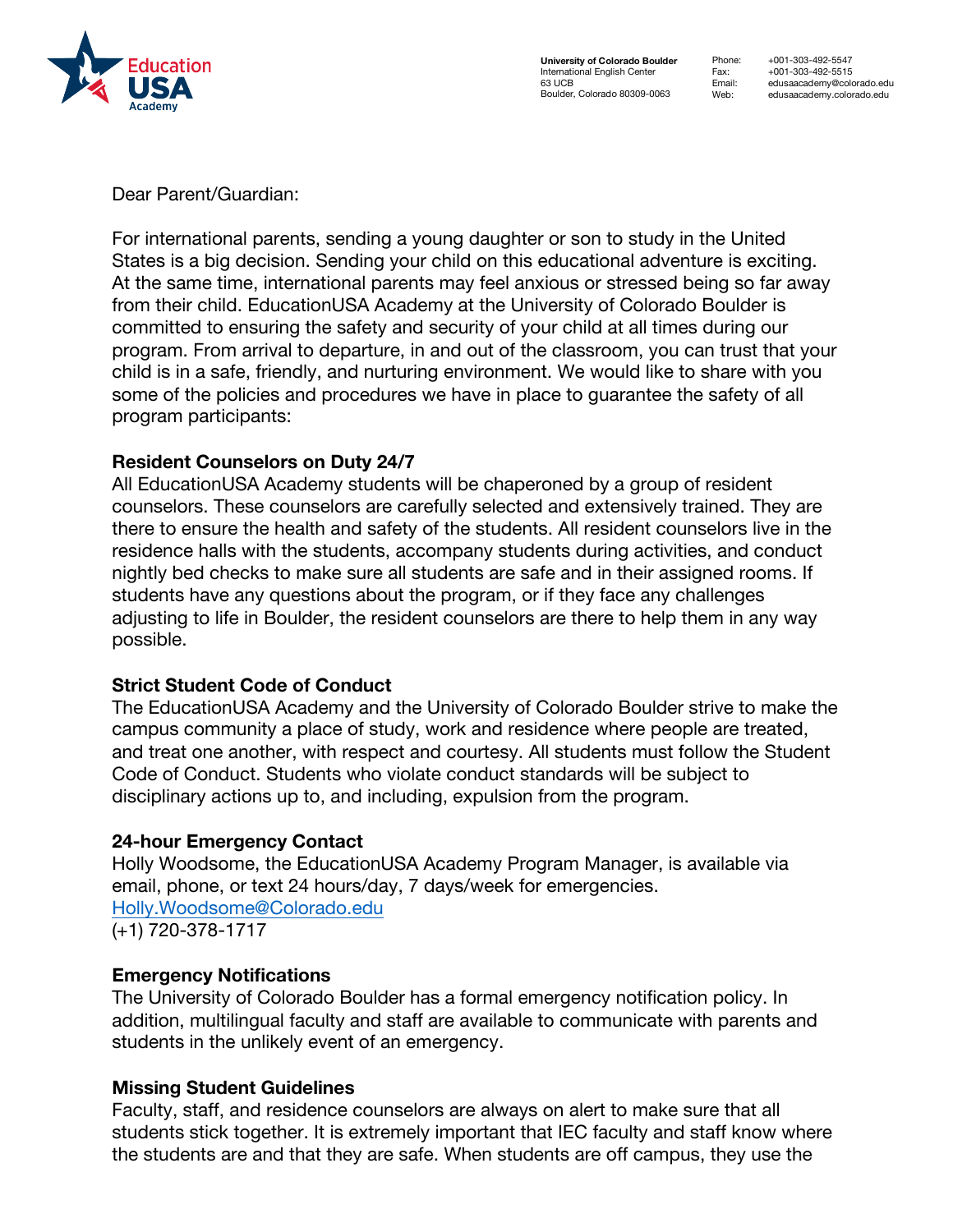buddy system (pairs of students monitor and support one another). Faculty and staff will follow strict procedures in the unlikely event that a student is missing.

## **Campus Police Department**

The University of Colorado Boulder has its own full-service police agency patrolling campus by foot, bicycle, motorcycle, and vehicle 24 hours a day, seven days a week.

# **Transportation is Easy and Free**

From the moment your child arrives at Denver International Airport, EducationUSA Academy staff will be available to make sure students arrive in Boulder and check-in to the residence halls. All students receive a CollegePass card that allows students to ride all Boulder and Denver public transportation buses and light rail trains for free. In addition, private transportation will be provided free of charge for some activities.

#### **Primary Advisers**

Each EducationUSA Academy student is assigned a Primary Advisor. Primary Advisors are faculty members who are the first point of contact between the student and the academic program. They are available to discuss any problem the student may be having.

### **Friendly, Caring Staff**

From Primary Advisors, to front office staff, to faculty, to resident counselors, parents can rest assured that all EducationUSA Academy students are being cared for with the utmost respect – both in and out of the classroom. The entire EducationUSA Academy team is here to make sure students have a great time while staying safe.

For additional information, please review the following pages on our website:

#### **Program Information:**

http://edusaacademy.colorado.edu/program-information/

#### **Campus Life:**

http://edusaacademy.colorado.edu/campus-life/

**Safety:** http://edusaacademy.colorado.edu/campus-life/safety/

#### **Student Handbook:**

http://edusaacademy.colorado.edu/program-information/student-handbook/

#### **Application Information:**

http://edusaacademy.colorado.edu/apply/